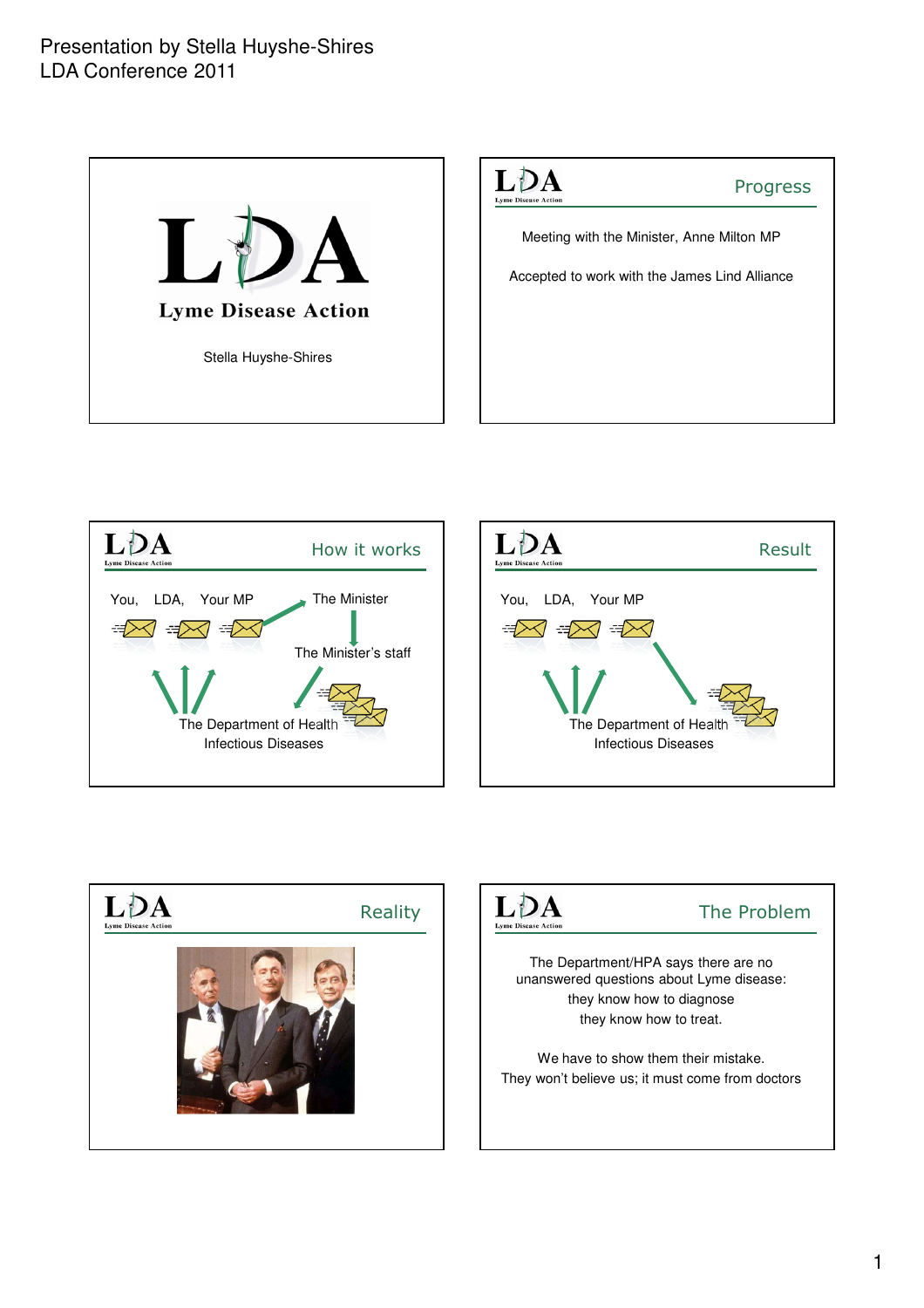### Presentation by Stella Huyshe-Shires LDA Conference 2011





| <b>Lyme Disease Action</b>                                      | Awareness days                                              | <b>Lyme Disease Action</b>                                                 |                | Who came?                      |   |
|-----------------------------------------------------------------|-------------------------------------------------------------|----------------------------------------------------------------------------|----------------|--------------------------------|---|
| London                                                          | <b>Scotland</b>                                             | <b>GPs</b>                                                                 | 3              | London Edinburgh Aberdeen<br>4 | 5 |
| Mailshot to                                                     | Mailshot to                                                 | <b>Other Clinicians</b>                                                    | 5              | 3                              |   |
| $\cdot$ 22 GPs<br>• 67 other clinicians<br>• 6 PCTs, 1 of which | $\cdot$ 3 GPs<br>• 17 other clinicians<br>• 7 Health Boards | LDA, JLA, patients,<br>carers<br>Total new audience:                       | 15<br>$\Omega$ | 5                              | 6 |
| actively promoted to<br><b>GPs</b>                              | which all actively<br>promoted to GPs                       | London: all clinicians known to LDA<br>Scotland: all clinicians new to LDA |                |                                |   |

#### LDA **Lyme Disease Action**

# Steering Group

Job: To engage their group and ensure consultation is as wide as possible

> Lester Firkins, JLA Stella Huyshe-Shires, LDA Dave Ashcroft, GP Aberfeldy Caroline Rayment, GP Yorkshire Jean Walker, Public Health Inverness

You can see the problem – no consultant!



# Unexpected help

British Infection Association: Position Paper on Lyme Disease

Following LDA remonstrance, the BIA President asked LDA for written comment